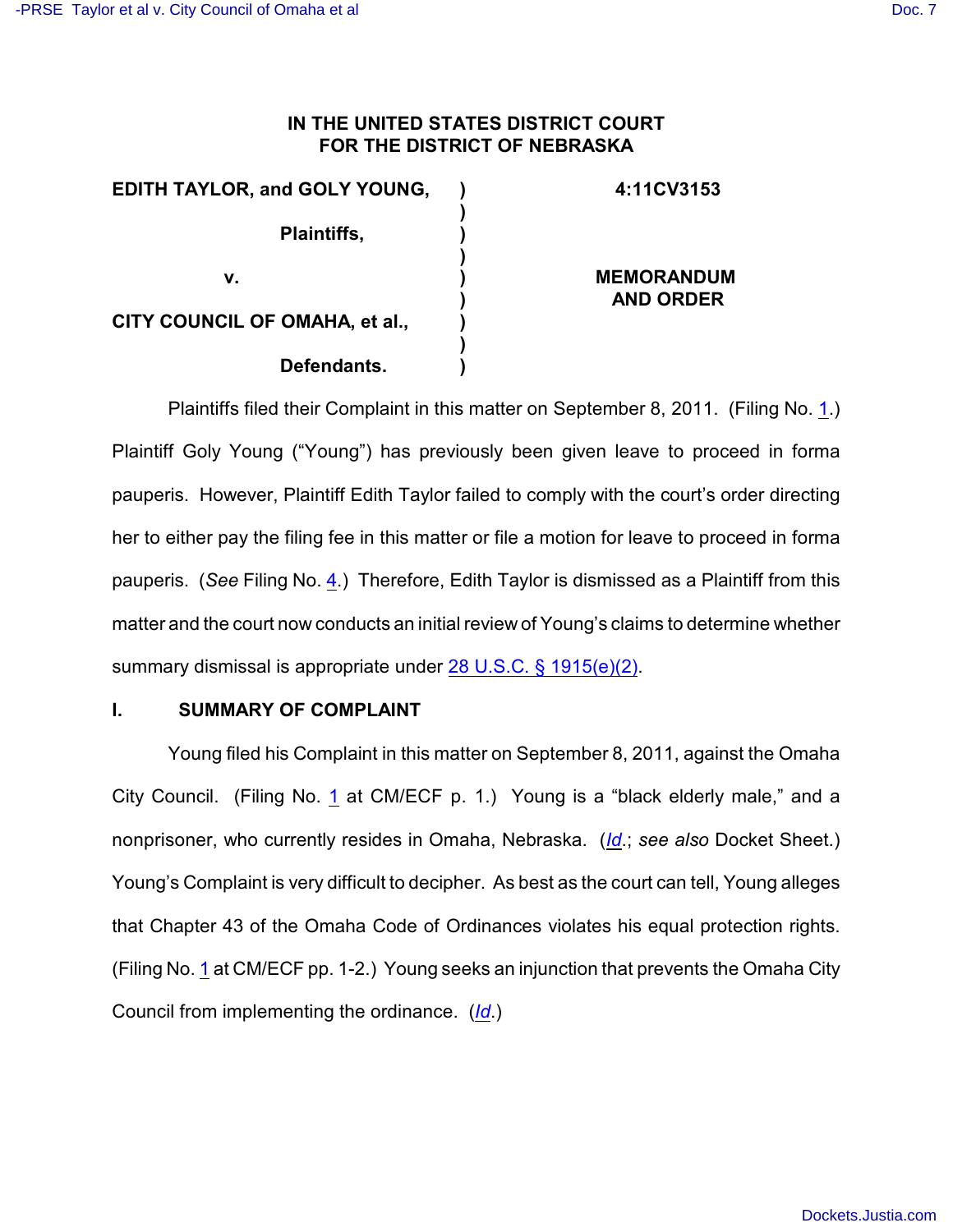## **II. APPLICABLE LEGAL STANDARDS ON INITIAL REVIEW**

The court is required to review in forma pauperis complaints to determine whether summary dismissal is appropriate. *See* [28 U.S.C. § 1915\(e\)](http://www.westlaw.com/find/default.wl?rs=CLWP3.0&vr=2.0&cite=28+USCA+ss+1915%28e%29). The court must dismiss a complaint or any portion thereof that states a frivolous or malicious claim, that fails to state a claim upon which relief may be granted, or that seeks monetary relief from a defendant who is immune from such relief. [28 U.S.C. § 1915\(e\)\(2\)\(B\)](http://www.westlaw.com/find/default.wl?rs=CLWP3.0&vr=2.0&cite=28+USCA+s+1915%28e%29%282%29%28B%29).

A pro se plaintiff must set forth enough factual allegations to "nudge[] their claims across the line from conceivable to plausible," or "their complaint must be dismissed" for failing to state a claim upon which relief can be granted. *[Bell Atlantic Corp. v. Twombly](http://web2.westlaw.com/find/default.wl?fn=_top&rs=WLW9.08&rp=%2ffind%2fdefault.wl&ifm=NotSet&vr=2.0&sv=Split&cite=550+us+569)*, [550 U.S. 544, 569-70 \(2007\)](http://web2.westlaw.com/find/default.wl?fn=_top&rs=WLW9.08&rp=%2ffind%2fdefault.wl&ifm=NotSet&vr=2.0&sv=Split&cite=550+us+569); *see also Ashcroft v. Iqbal*[, 129 S. Ct. 1937, 1950 \(2009\)](http://web2.westlaw.com/find/default.wl?rs=WLW9.10&ifm=NotSet&fn=_top&sv=Split&cite=129+s+ct+1950&vr=2.0&rp=%2ffind%2fdefault.wl&pbc=074303F9) ("A claim has facial plausibility when the plaintiff pleads factual content that allows the court to draw the reasonable inference that the defendant is liable for the misconduct alleged."). Regardless of whether a plaintiff is represented or is appearing pro se, the plaintiff's complaint must allege specific facts sufficient to state a claim. *See [Martin v. Sargent](http://www.westlaw.com/find/default.wl?rs=CLWP3.0&vr=2.0&cite=780+F.2d+1334)*, 780 F.2d 1334, 1337 (8th [Cir. 1985\)](http://www.westlaw.com/find/default.wl?rs=CLWP3.0&vr=2.0&cite=780+F.2d+1334). However, a pro se plaintiff's allegations must be construed liberally. *[Burke v. North Dakota Dep't of Corr. & Rehab.](http://www.westlaw.com/find/default.wl?rs=CLWP3.0&vr=2.0&cite=294+F.3d+1043)*, 294 F.3d 1043, 1043- [44 \(8th Cir. 2002\)](http://www.westlaw.com/find/default.wl?rs=CLWP3.0&vr=2.0&cite=294+F.3d+1043) (citations omitted).

## **III. DISCUSSION OF CLAIMS**

Liberally construed, Young alleges that Chapter 43 of the Omaha Code of Ordinances violates the Equal Protection Clause of the Fourteenth Amendment. The Equal Protection Clause of the Fourteenth Amendment provides that "[n]o state . . . shall ... deny to any person within its jurisdiction the equal protection of the laws." [U.S. Const.](http://web2.westlaw.com/find/default.wl?rs=WLW11.10&rp=%2ffind%2fdefault.wl&vr=2.0&fn=_top&mt=Westlaw&cite=U.S.+Const.+amend.+XIV%2c+%C2%A7+1&sv=Split)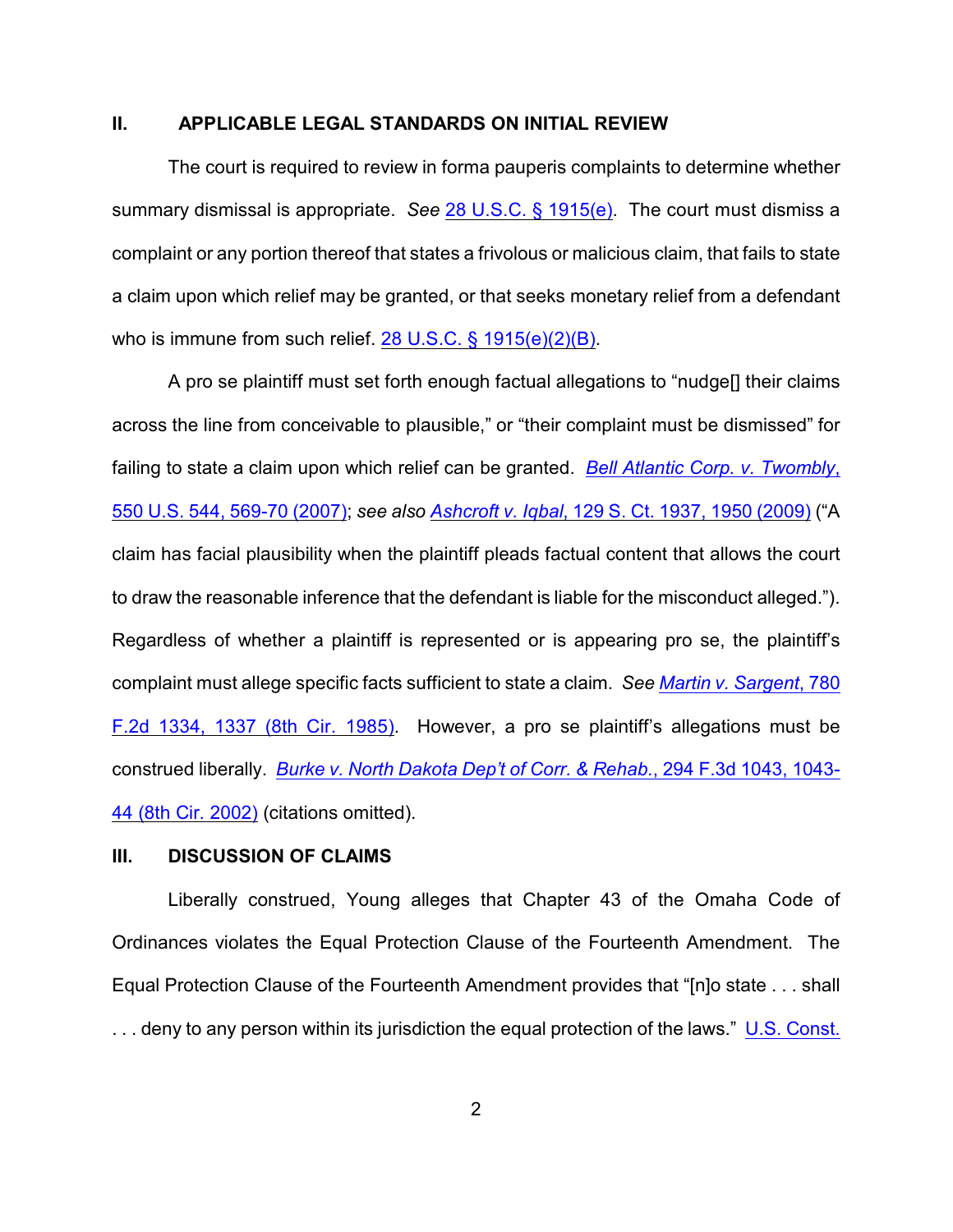amend. XIV,  $\S$  1. To establish a violation of this provision, a plaintiff must show that he "was treated differently than other persons who were in all relevant respects similarly situated." *Flowers v. City of Minneapolis*[, 558 F.3d 794, 798 \(8th Cir. 2009\)](http://web2.westlaw.com/find/default.wl?rs=WLW11.10&rp=%2ffind%2fdefault.wl&vr=2.0&fn=_top&mt=Westlaw&cite=558+F.3d+798&sv=Split) (internal quotation omitted). Young alleges that he is a "black elderly male," but he does not identify how the Chapter 43 causes him to be treated differently than others similarly situated. (Filing No. [1](http://ecf.ned.uscourts.gov/doc1/11302352073) at CM/ECF pp 1-2.) In addition, Young does not specify the provision of Chapter 43 that he feels is violating his equal protection rights. Thus, Young has failed to allege sufficient facts to state a claim upon which relief may be granted.

However, on the court's own motion, Young shall have 30 days to file an amended complaint that clearly alleges a claim in accordance with this Memorandum and Order. Any amended complaint shall restate the allegations of Young's current Complaint (Filing No. [1](https://ecf.ned.uscourts.gov/doc1/11312352073)) and any new allegations. Failure to consolidate all claims into one document may result in the abandonment of claims.

IT IS THEREFORE ORDERED that:

- 1. Edith Taylor is dismissed from this matter for failing comply with the court's orders and failing to prosecute this matter diligently;
- 2. Young's Complaint (Filing No. [1](https://ecf.ned.uscourts.gov/doc1/11312352073)) fails to state a claim upon which relief may be granted. However, Young shall have until **December 8, 2011**, to amend his Complaint in accordance with this Memorandum and Order. If Young fails to file an amended complaint, Young's claims against Defendant will be dismissed without further notice;
- 3. In the event that Young files an amended complaint, Young shall restate the allegations of the current Complaint (Filing No. [1](https://ecf.ned.uscourts.gov/doc1/11312352073)), and any new allegations. Failure to consolidate all claims into one document may result in the abandonment of claims;
- 4. The Clerk of the court is directed to set a pro se case management deadline in this case using the following text: "Check for amended complaint on **December 8, 2011**;" and